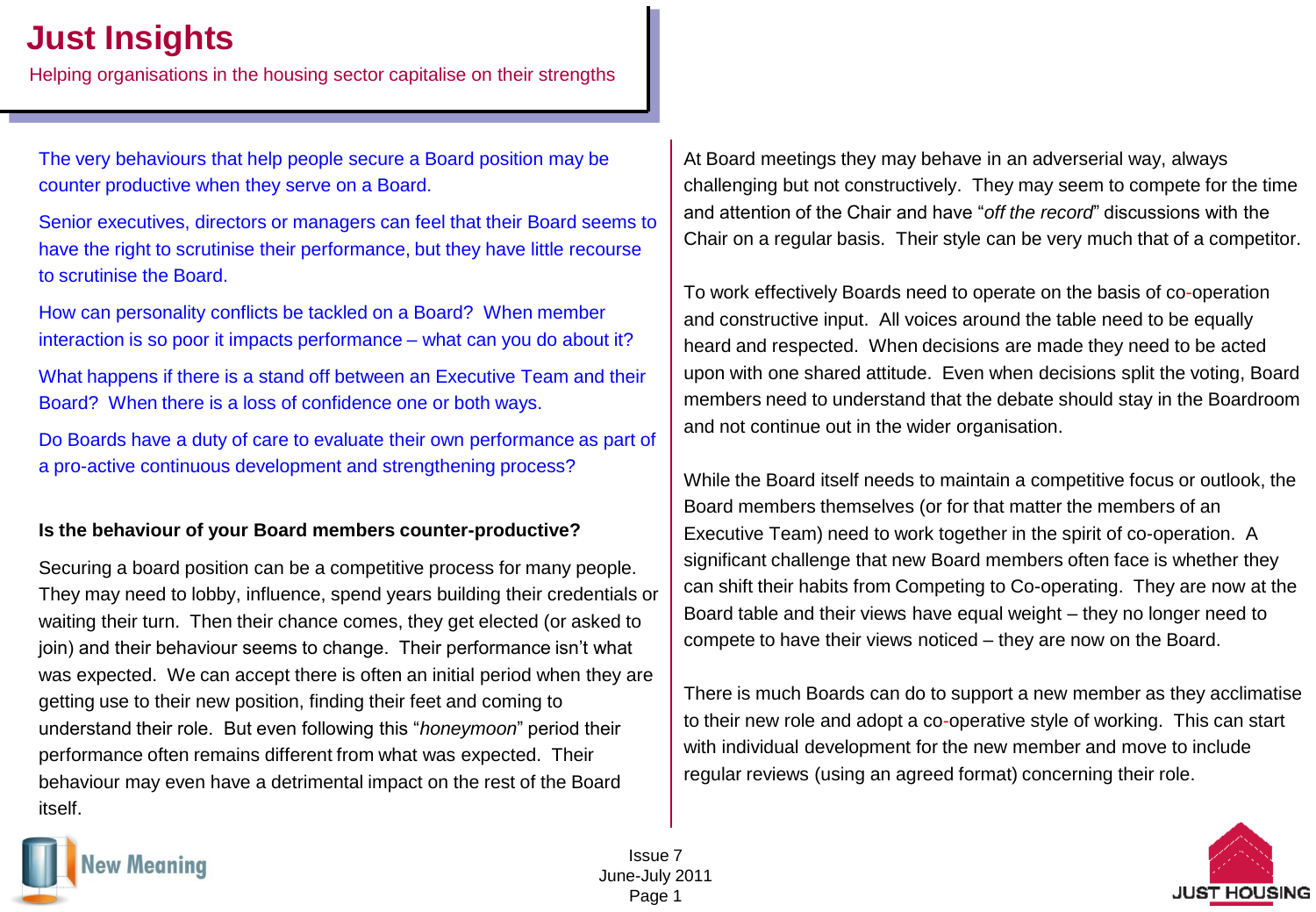If the Board has a formal and accepted review or evaluation cycle already in place this will clearly help. If each member's role, performance and behaviour is reviewed on an established and regular basis this will reinforce the importance of such reviews. Establishing a normative process that seeks to strengthen individual and the collective performance and behaviour (as perceived by each other and the organisation served) can only help. This can be extended to the Board as a whole through a Board Evaluation.

Boards that put in place a regular Evaluation cycle are often seeking to:

- $\triangleright$  Gain value through optimum leadership
- Deliver a stronger service through effective board performance
- $\triangleright$  Develop a culture of continuous improvement
- $\triangleright$  Be open and transparent internally and externally

### **Your can scrutinise us, why can't we scrutinise you?**

Senior executive teams can feel that continuous improvement is a "*one way street"* – with the Board having the inherent right to comment, critique or evaluate the executive team but not the other way around. Yet good governance models would surely advocate that any review should operate both ways.

The performance of Boards and the Executive Team are crucial to the success of the organisation itself – this is almost self-evident. A Board-Executive Team relationship that is based on mutual respect, shared values and a sense of a common vision is more likely to lead the organisation in a positive direction and towards positive outcomes. A Board that accepts and willingly adopts a regular Evaluation of its performance and behaviour sends a clear and positive signal to all employees of the organisation – "*we feel it is important to challenge our own performance to ensure we are effective in the role we play".*

### *"Boards should ensure their continuing effectiveness. This needs clarity of purpose and a focus on performance and renewal. Boards, including their committees, should review their own performance and take action to address any identified areas for improvement."*

*Excellence in Governance – Provision D, Clause 1*

# ew Meanina

## **Insight Quotes**

*"A Board Evaluation definitely adds value as it gives fresh insight and ideas, it helps us think differently"*

*CoSec - FTSE 100*

*"Every Board can Improve"*

*Neville Bain, Chairman IoD*

*"Well governed companies will produce better returns for shareholders over time"*

*Association of British Insurers*

Issue 7 June-July 2011 Page 2

*"There is no proven direct correlation between the existence of a Board Evaluation and the bottom line, but.... "Companies with strong, social and governance standards have outperformed the FTSE 350 and the FTSE All-Share indexes on total shareholder return for seven of the past eight years"* 

*BITC (Research by Ipsos Mori)*

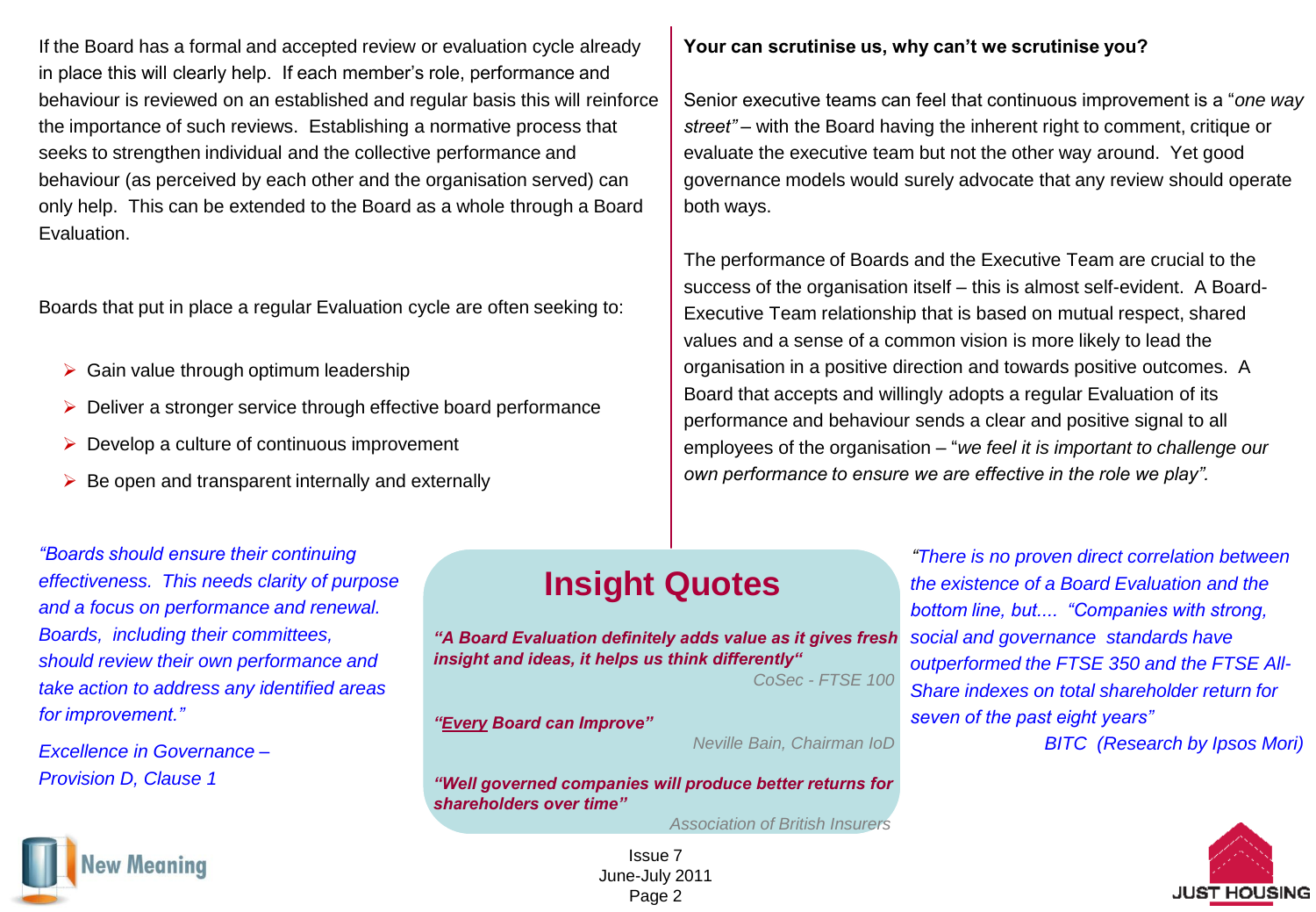### **What can be done about poor Board member performance?**

The answer is simple – don't let it get that far. A Board Evaluation is a proactive tool that enables a Board to self-reflect on performance and the behaviours of members. Organisations that put in place such evaluations reduce the risk of finding themselves in a position where conflict has arisen between different members or between Board Members and the Executive Team officers. Even if there is an internal Evaluation process in place, conflict may still arise - or the process may have become neglected or misused. Then, the Board must draw on a higher level of intervention and bring in an established tool and process for managing such situations – in other words, they must draw on a proven, dynamic, evidenced external Board Evaluation, run in clear view of the entire organisation.

Board Evaluations can establish benchmark performance and behaviour standards when they are independently undertaken. Such evaluations can cover all or some of the following topics:

- **Strategy** ~ Evaluation of the current strategic processes aimed at achieving long term success
- **Governance & Processes** ~ Evaluation of structure, size and mix of the Board; timing, quality and medium for flow of information, agenda composition and content etc
- **Skills and Diversity** ~ Evaluation of the balance and diversity on the Board, highlighting skill sets, knowledge or expertise against what is required
- **Decision making** ~ Evaluation of the process of decision making on strategic and risk related matters including the involvement of all members
- **Behaviour** ~ Evaluation of the interaction of the team, the leadership of the Chair, the challenge provided from the non-executive members and the communication between the Board and the executive team
- **Risk Management** ~ Evaluation of the reporting of risks, which risks are reported, their evaluation, debate and the action plan process
- **Board Committees** ~ Evaluation of key committees and the executive
- **Communication** ~ Evaluation of the clarity of definition of stakeholders, the two way communications with these parties and interaction within the Board and with its delegated and reporting committees

## **An effective, independent and regular Board Evaluation will help prevent stand-offs between a Board and its Executive Team**.

The reason is again quite simple – by accepting an Evaluation process is needed both the Board and the Executive Team are accepting that their performance and behaviour needs to be reviewed as part of a constructive and ongoing development process. By formally adopting the need for a review, both teams are also sending a powerful signal to the rest of the organisation – "*we can all benefit from review processes and tools that help us grow from strength to strength*". The organisation, right from the top, is then a genuine, positive role model for open and honest debate and review of performance behaviour.

Because Board Evaluations are best implemented by external third parties the organisation gains an advocate and an ally who can provide objective feedback and help broker positive resolutions to any pre-existing disputes.